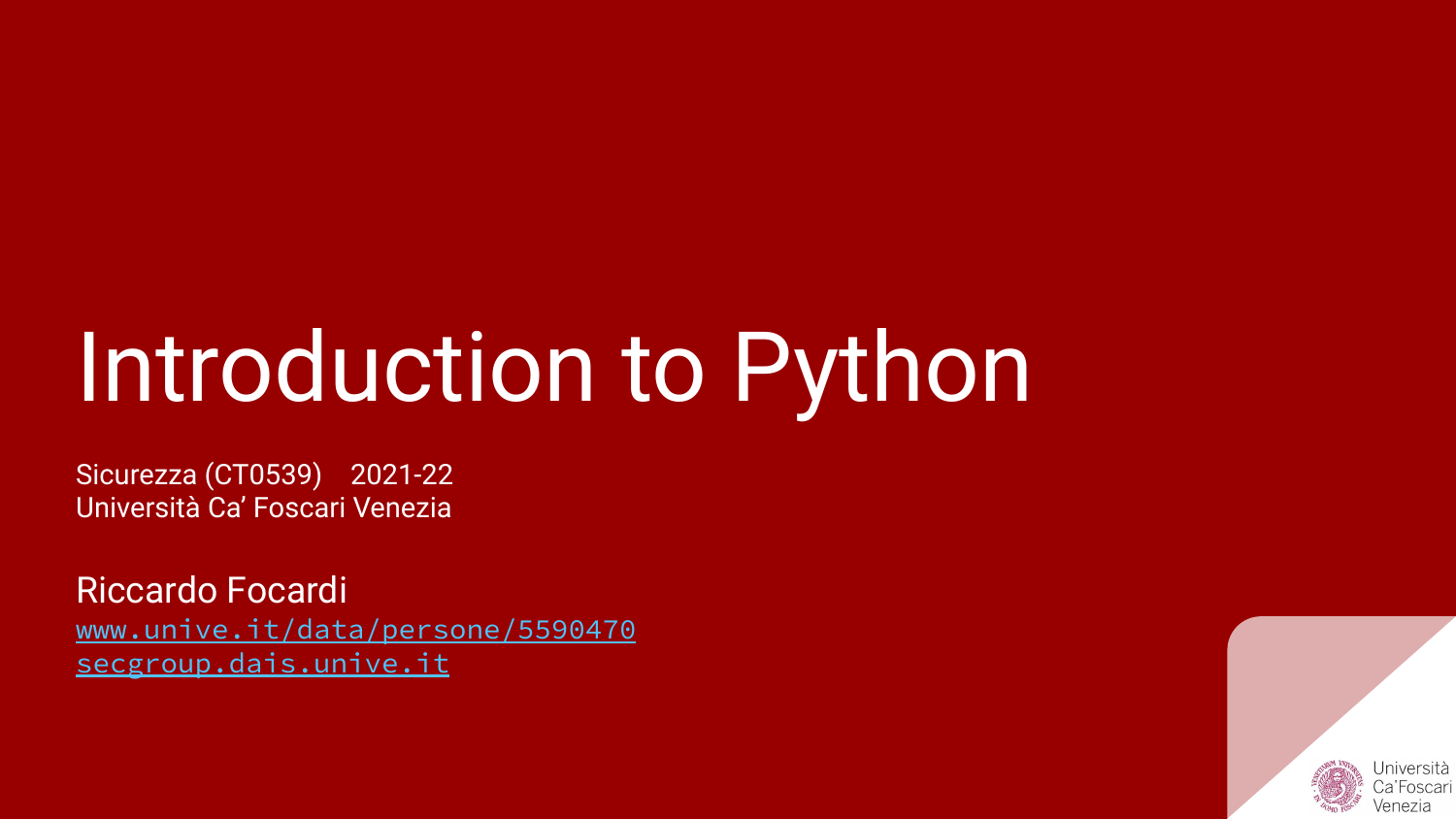# Why Python?

**Standard** in the **IT security** industry, many tools are written in Python or support plugins/bindings in Python

**Flexible**: supports multiple **paradigms** (imperative, object-oriented, functional)

**Highly supported**: huge **library**

**Interpreted**: quick **prototyping**

**Extensible**: add **built-in modules** in C

**Dynamic typing**: no static types but strong **dynamic types**. Forbids non well-typed operations at runtime: no subtle errors such as in **PHP** or **JS**

**Simple syntax**: easy to read, easy to write: no semicolons ";", no curly braces "{"

**Warning**: indentation matters!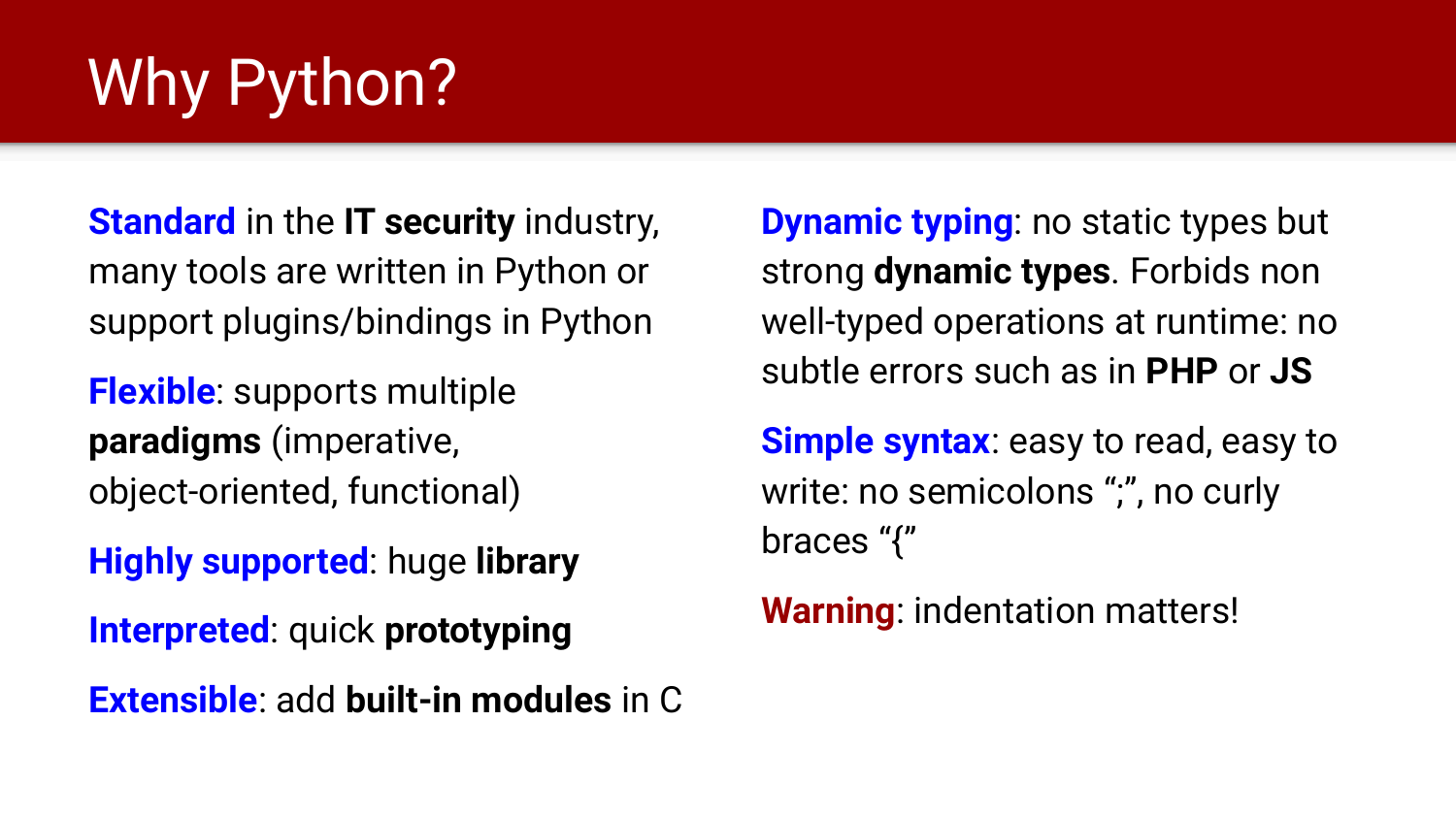### Python interpreter

The interpreter, with no arguments, starts in **interactive mode**

⇒ Useful for simple experiments and getting used with data types and commands

We will use **python3** (python will run python 2.7 so use python3)

```
$ python3
Python 3.6.9 (default, Nov 7 2019, 10:44:02)
[GC 8.3.0] on linux
Type "help", "copyright", "credits" or "license" for more information.
>>> print('Hello, World!')
Hello, World!
>>>
```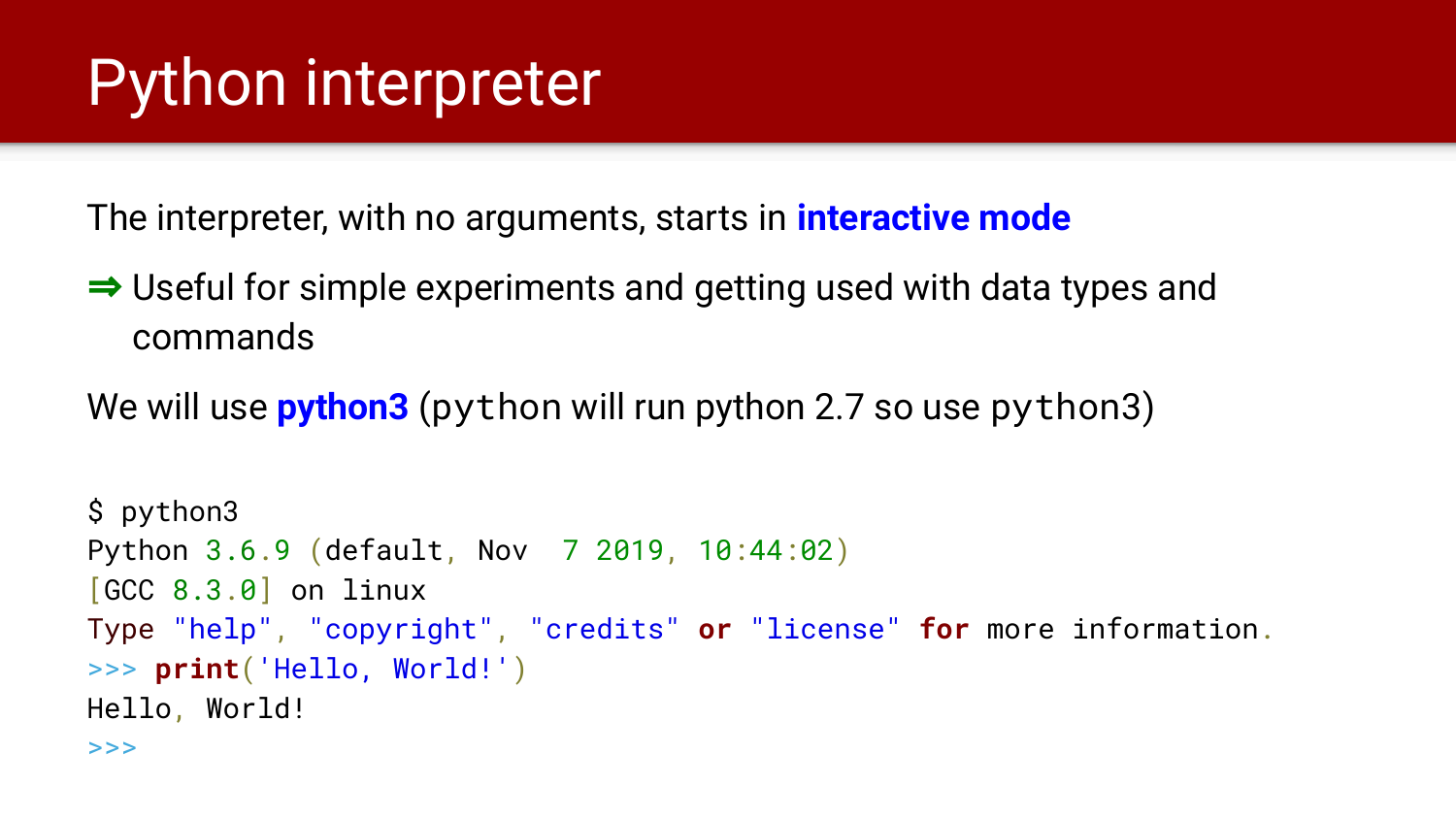#### **Numbers**

| $>>$ 3+4                   |  |                               |
|----------------------------|--|-------------------------------|
| 7                          |  |                               |
| $>> 4-2$                   |  |                               |
| $\overline{2}$             |  |                               |
| $>>$ 3 $*4$                |  |                               |
| 12                         |  |                               |
|                            |  | $\gg$ 3/4 # float division    |
| 0.75                       |  |                               |
|                            |  | $\gg$ 3//4 # integer division |
| 0                          |  |                               |
| $\Rightarrow$ 4%3 # modulo |  |                               |
| 1                          |  |                               |
|                            |  | >>> $3**4$ # exponentiation   |
| 81                         |  |                               |

#### Dynamic typing

```
>> 3/13.0
>> 3//13
\Rightarrow type(3)<class 'int'>
\Rightarrow type(1)
<class 'int'>
\gg type(3/1)
<class 'float'>
>>> type(3//1)<class 'int'>
```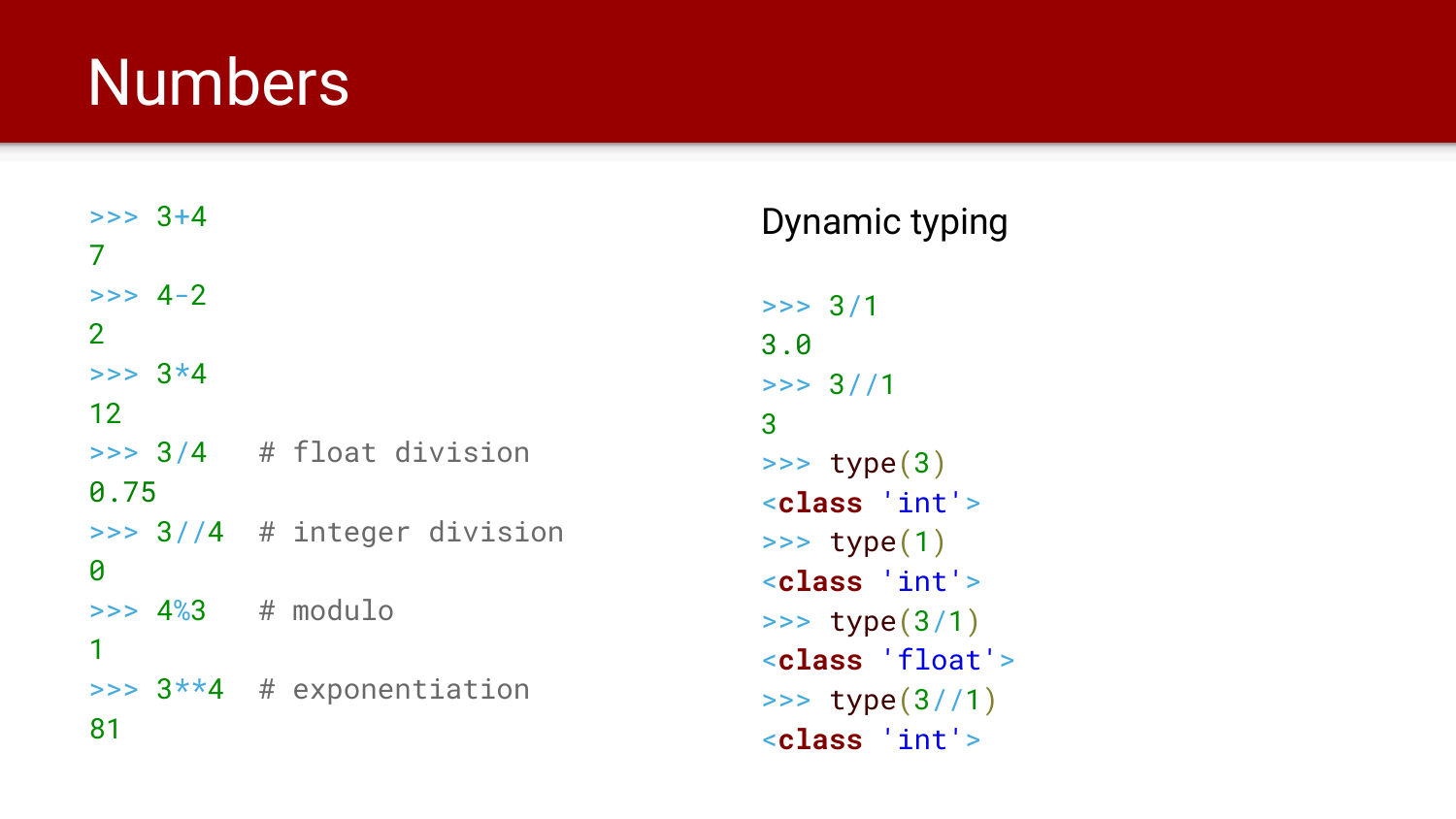### Variables

Variables do not need to be declared and are just assigned

 $\Rightarrow$  a =  $3+2$  $>>$  a 5  $\Rightarrow$  a =  $a * 2$  $>>$  a 10 >>> **print**(a) # works with any type 10

#### Dynamic typing

```
\gg type(a)
<class 'int'>
\Rightarrow a = 3.0
\gg type(a)
<class 'float'>
\Rightarrow a = 3 # integer
\Rightarrow a = a/2
\gg type(a)
<class 'float'>
```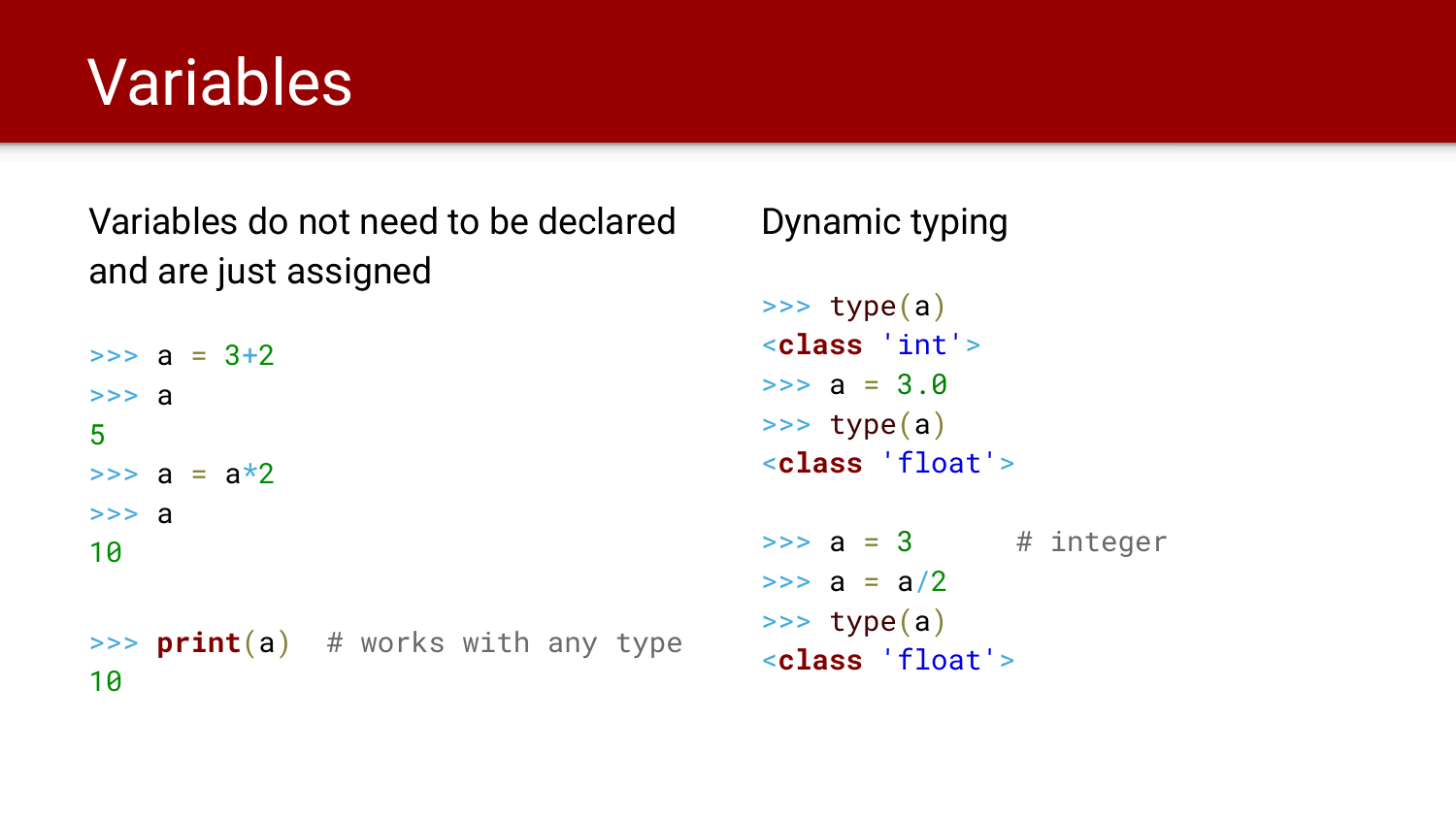### **Strings**

#### **Delimiters**: strings are delimited by either ' or "

```
>>> 'ciao'
'ciao'
>>> "ciao"
'ciao'
>>> ' "ciao" ' # nested
' "ciao" '
>>> " 'ciao' " # nested
" 'ciao' "
>>> ' \'ciao\' ' # escaped
" 'ciao' "
```
#### **Multiline:** strings delimited by """ or ''' are multiline

#### >>> """ ... hello ... this ... is ... multiline ... """ '\nhello\nthis\nis\nmultiline\n'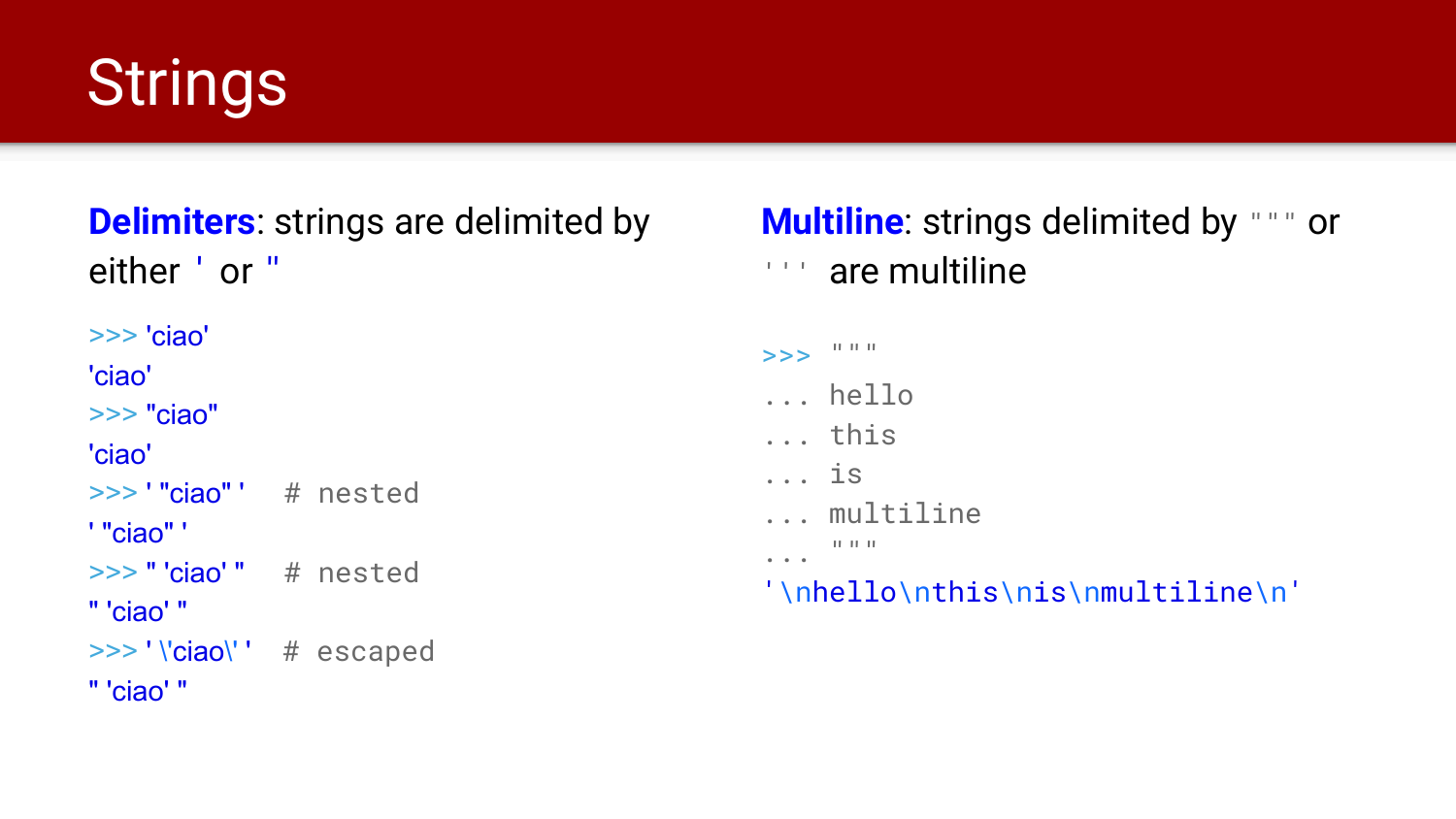### Strings: basic functions

**len**: returns the length of a string

```
\Rightarrow a = 'ciao'
\gg len(a)
4
>>> print(a)
ciao
```
**+**: concatenates two strings

 $\Rightarrow$  **print**(a +  $'$   $'$  + a) ciao ciao

**format**: takes a format string and replaces arguments (like printf in C) **{** [field] [**!** conv] [**:** format] **} field**: name or position **conv**: s ([str](https://docs.python.org/3/library/stdtypes.html#str)), r ([repr\)](https://docs.python.org/3/library/functions.html#repr), a [\(ascii\)](https://docs.python.org/3/library/functions.html#ascii), useful with objects **format**: specifies the format (fill, alignment, width, precision, type). See the [documentation](https://docs.python.org/3.4/library/string.html#format-specification-mini-language) for detail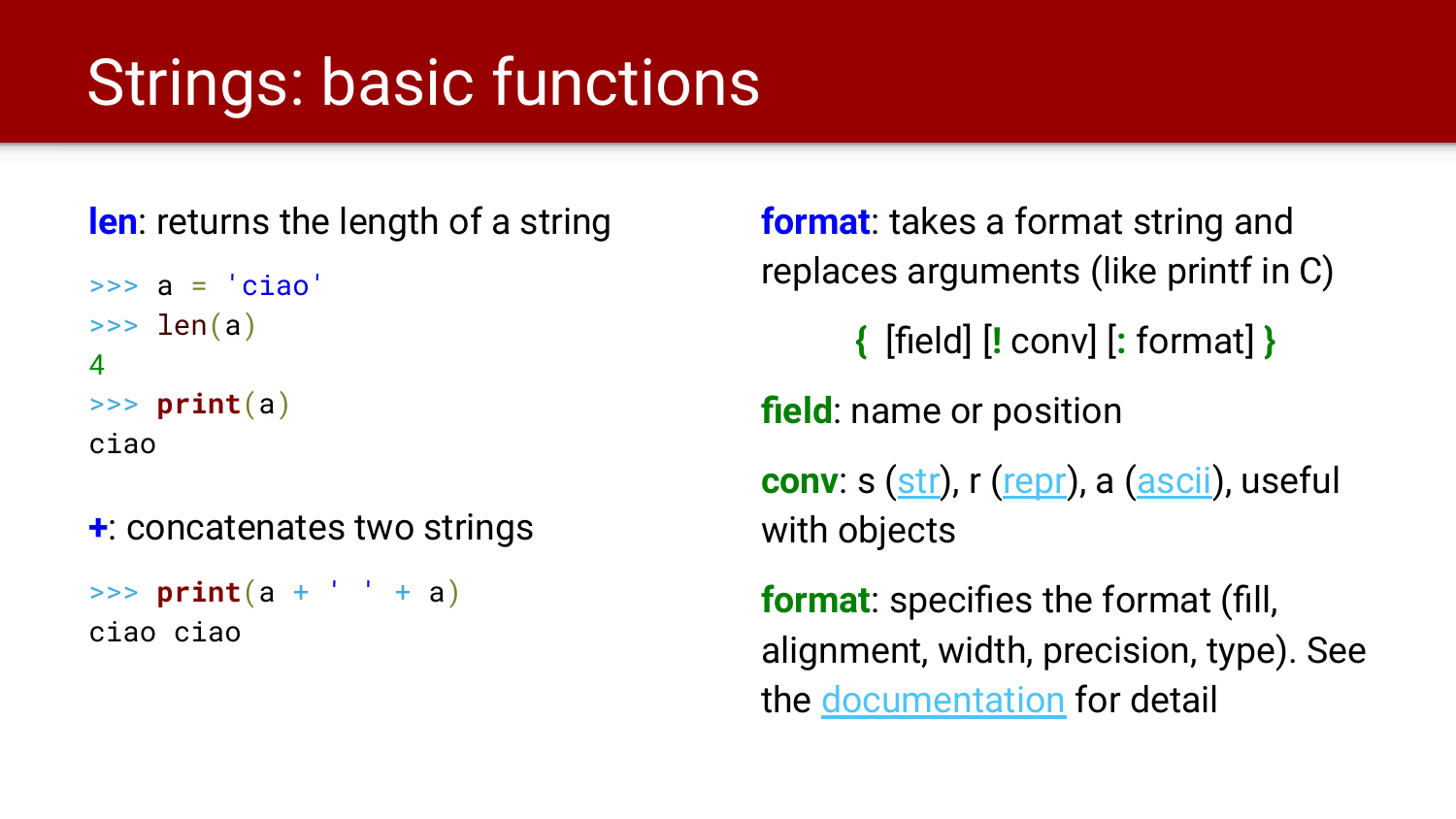#### Format string examples:

>>> 'ciao **{0} {1}**'.**format**('Riccardo','Focardi') # position of args 'ciao Riccardo Focardi'

```
>>> 'Coordinates: {lat}, {long}'.format(lat='37.24N', long='-115.81W')
                                                   # name of args
```

```
'Coordinates: 37.24N, -115.81W'
```
>>> '**{:>30}**'.**format**('right aligned') # no position/name takes the first # format specification after : ' right aligned'

>>> "int: {0:d}; hex: {0:x}; oct: {0:o}; bin: {0:b}".format(42) 'int: 42; hex: 2a; oct: 52; bin: 101010'  $\#$  arg 0 in various formats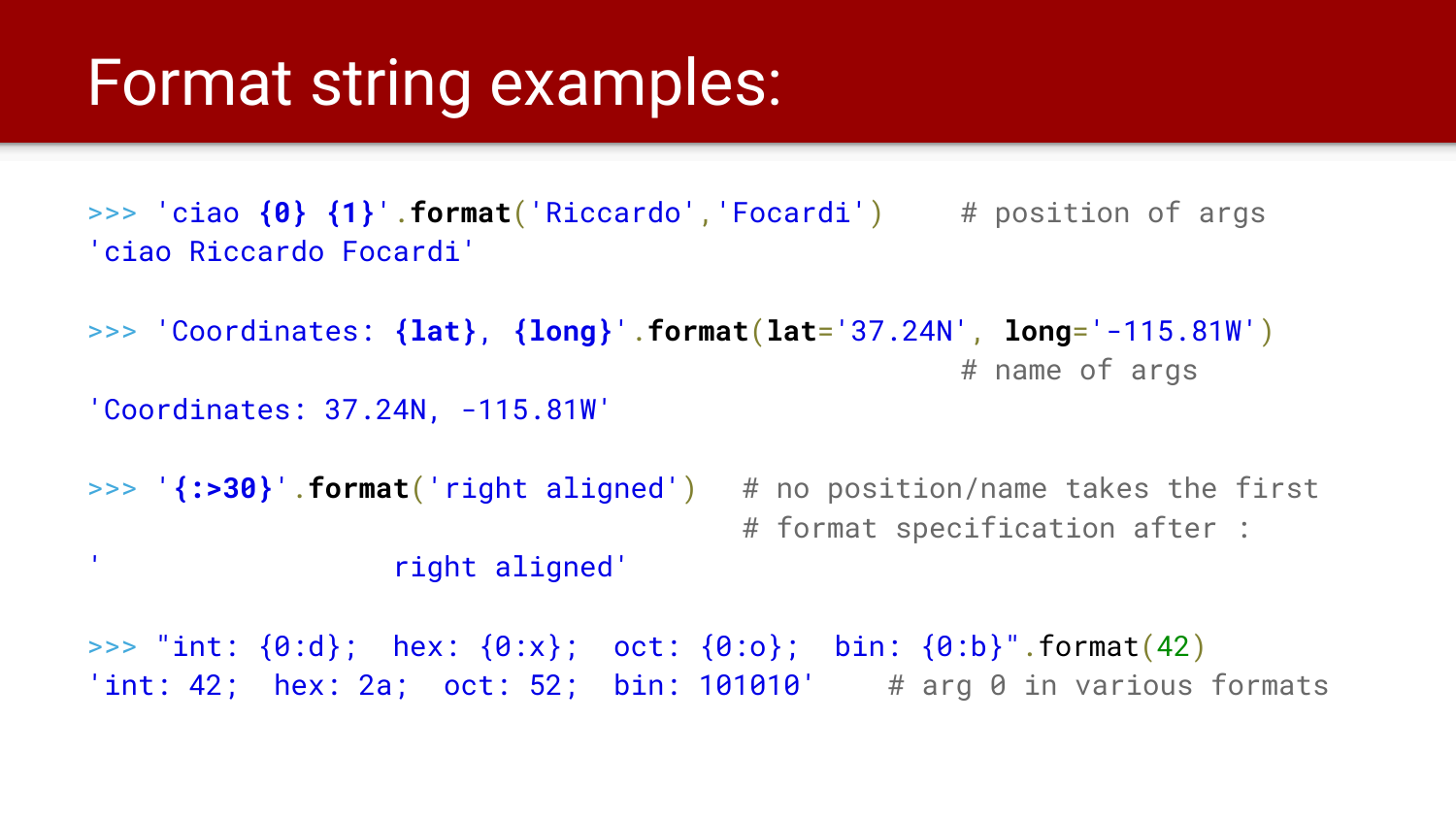# Strings slicing

Stings can be accessed:

**s[i]** with the **index** as arrays: returns a single char

**s[i:j] slicing** to obtain another string: returns the substring from i to j-1

**s[i:j:s] slicing** with step s (one char every s)

**Note**: index starts from 0

```
\gg 'ciao'[2]
'a' \qquad \qquad # third char
\gg 'ciao'[2:4]
'ao' # 2 to 3
\gg 'ciao'[-1]
'o' # 4-1 = 3
\gg 'ciao'[-2:-4]
\mathbf{I} \in \mathbf{I} # wrong!
\text{>>} 'ciao'[-2:-4:-1] # OK!
'ai' \# -2 \text{ to } -3\Rightarrow 'ciao'[::-1] # correct?
'oaic' # reverse!
>>> 'ciao'[::] 
'ciao' # the full string
```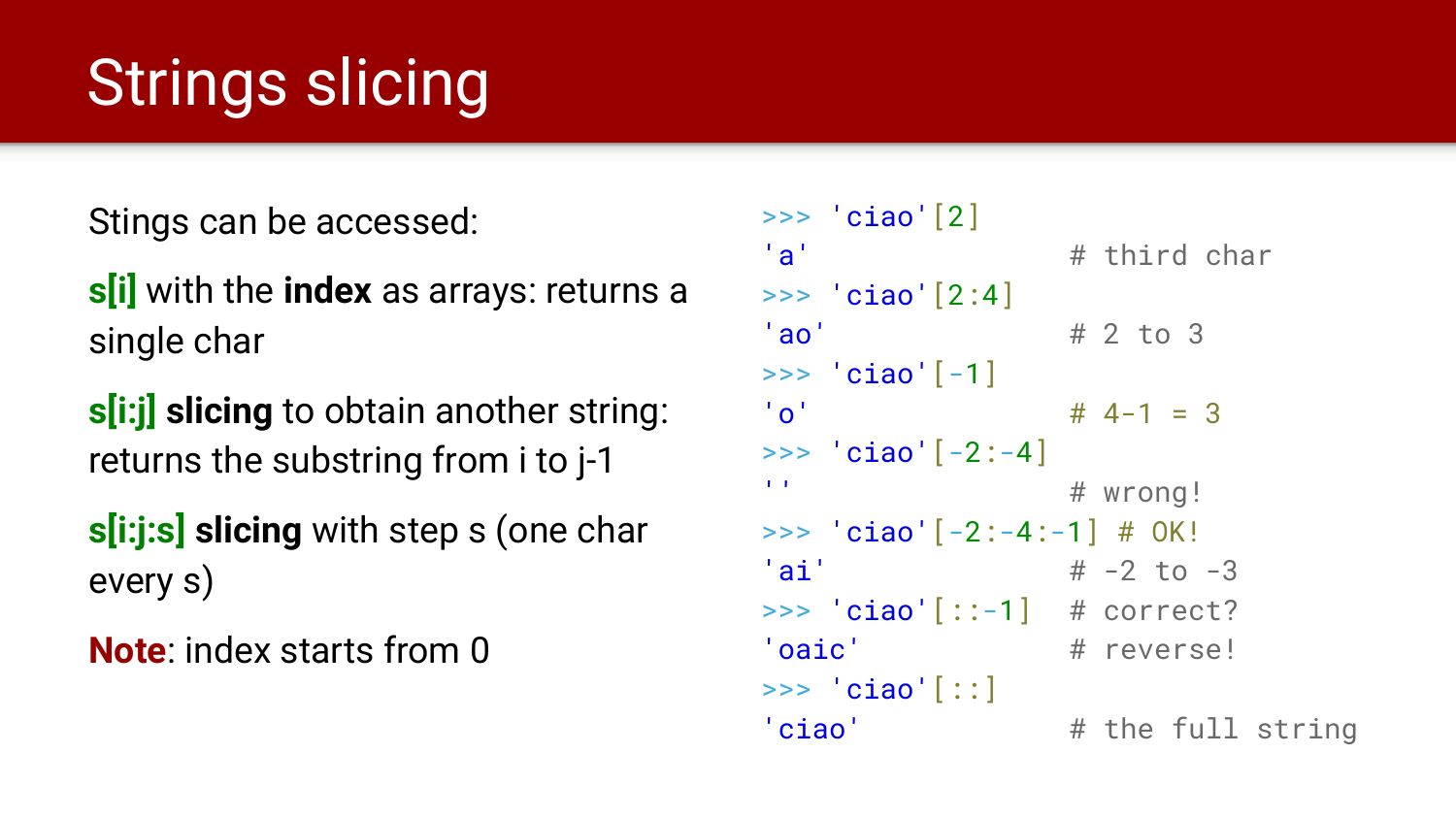#### str class

#### **Positions** in Python strings:



**Immutable**: cannot **modify** elements, need to create a new string

**No overflow**: **limits** are checked at runtime (dynamic types)

```
\Rightarrow s = 'Python'>> s[0] = 'p'TypeError: 'str' object does not
support item assignment
\Rightarrow \Rightarrow s = 'p' + s[1:]>> S'python' # this is a new string
>> s[6]
IndexError: string index out of range
>> s[-7]
IndexError: string index out of range
```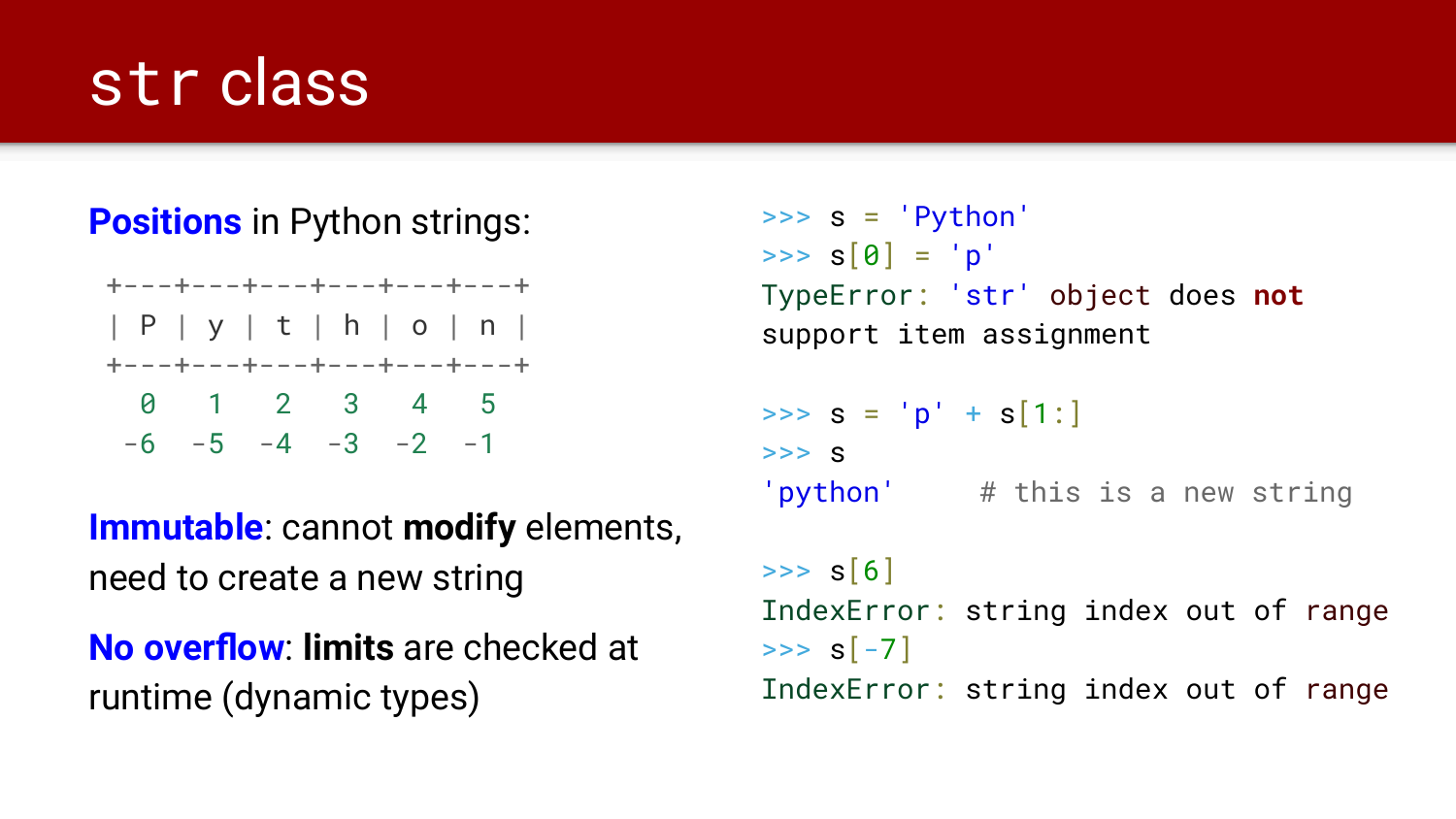### **Lists**

Versatile data type supporting **indexing**, **slicing**, **modification** (mutable), append (**+**)

Can contain items of **different types**

 $\Rightarrow$   $\frac{1}{1} = [1, 2, 3]$  $\Rightarrow$   $m = [\ a', 'b', 'c']$ 

 $\Rightarrow$   $\frac{1}{1} + m$ [1, 2, 3, 'a', 'b', 'c']

#### **Slicing**

 $\gg$   $\frac{1}{1}$   $\frac{1}{1}$ [2, 3]

 $\gg$  m[1:3]  $\lceil$ 'b', 'c']

#### **Modification** (mutable):

 $\gg$   $\frac{1}{0}$  = 0 >>> l [0, 2, 3]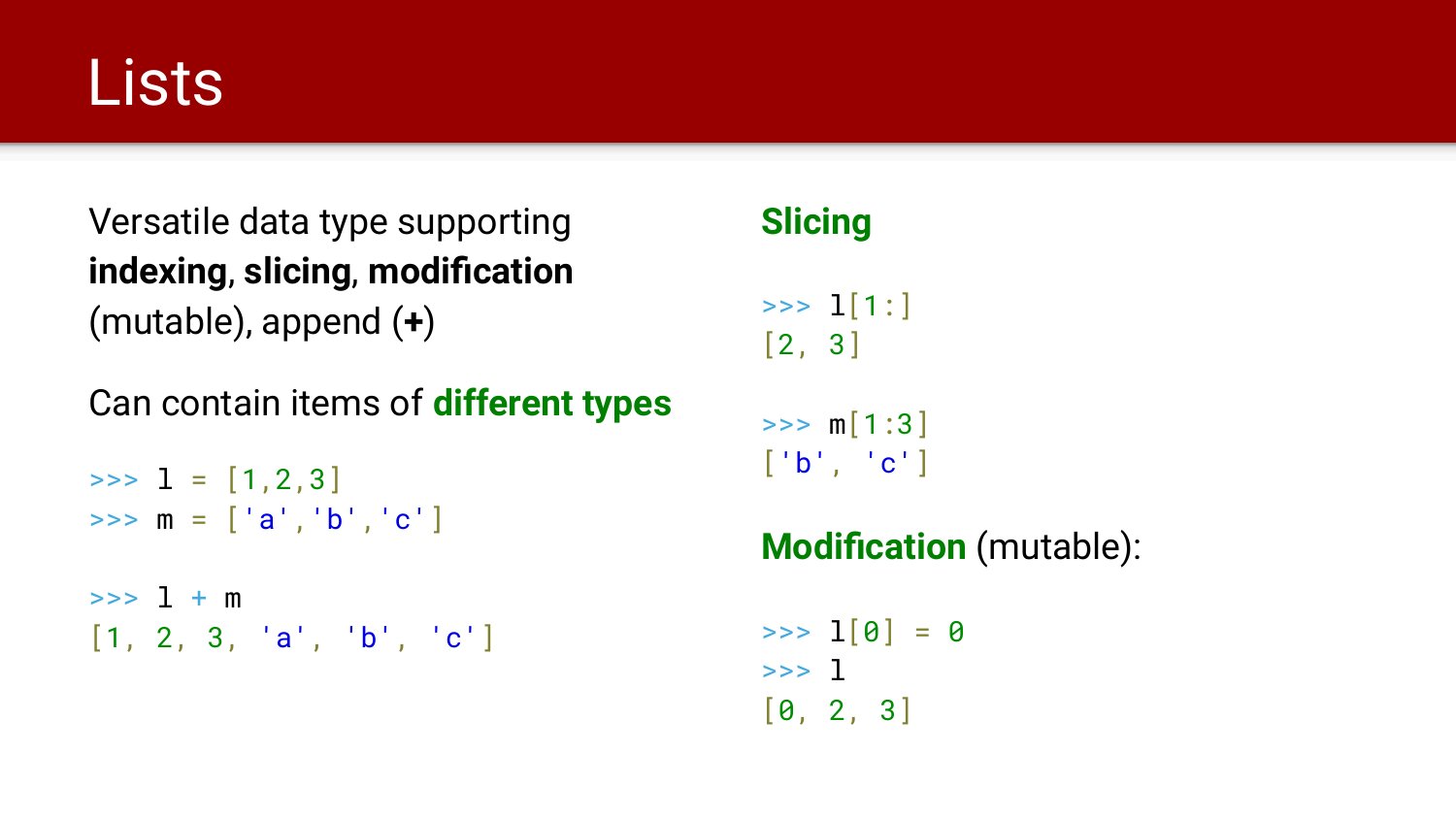### Lists: assignment to slices

```
Slicing can also be used for 
modifying a substring
```

```
>>> m
['a', 'b', 'c']
\gg m[1:3]
\lceil'b', 'c']
\Rightarrow m[1:3] = ['B', 'C']
>> m
['a', 'B', 'C']
```
Single index returns an **element** while a slice returns a **list**  $>>$  m[1] 'B'  $\gg$  m[1:2]  $\lceil$  'B']  $\Rightarrow$   $\text{m}[1] = [1, 2, 3, 4, 5]$ >>> m  $\begin{bmatrix} 1 & 1 \\ 2 & 3 \\ 4 & 5 \end{bmatrix}$ ,  $\begin{bmatrix} 1 & 2 \\ 3 & 4 \end{bmatrix}$  $\Rightarrow$  m[1:2] = [1,2,3,4,5] >>> m  $\begin{bmatrix} 1 & 2 & 3 & 4 & 5 & 1 \end{bmatrix}$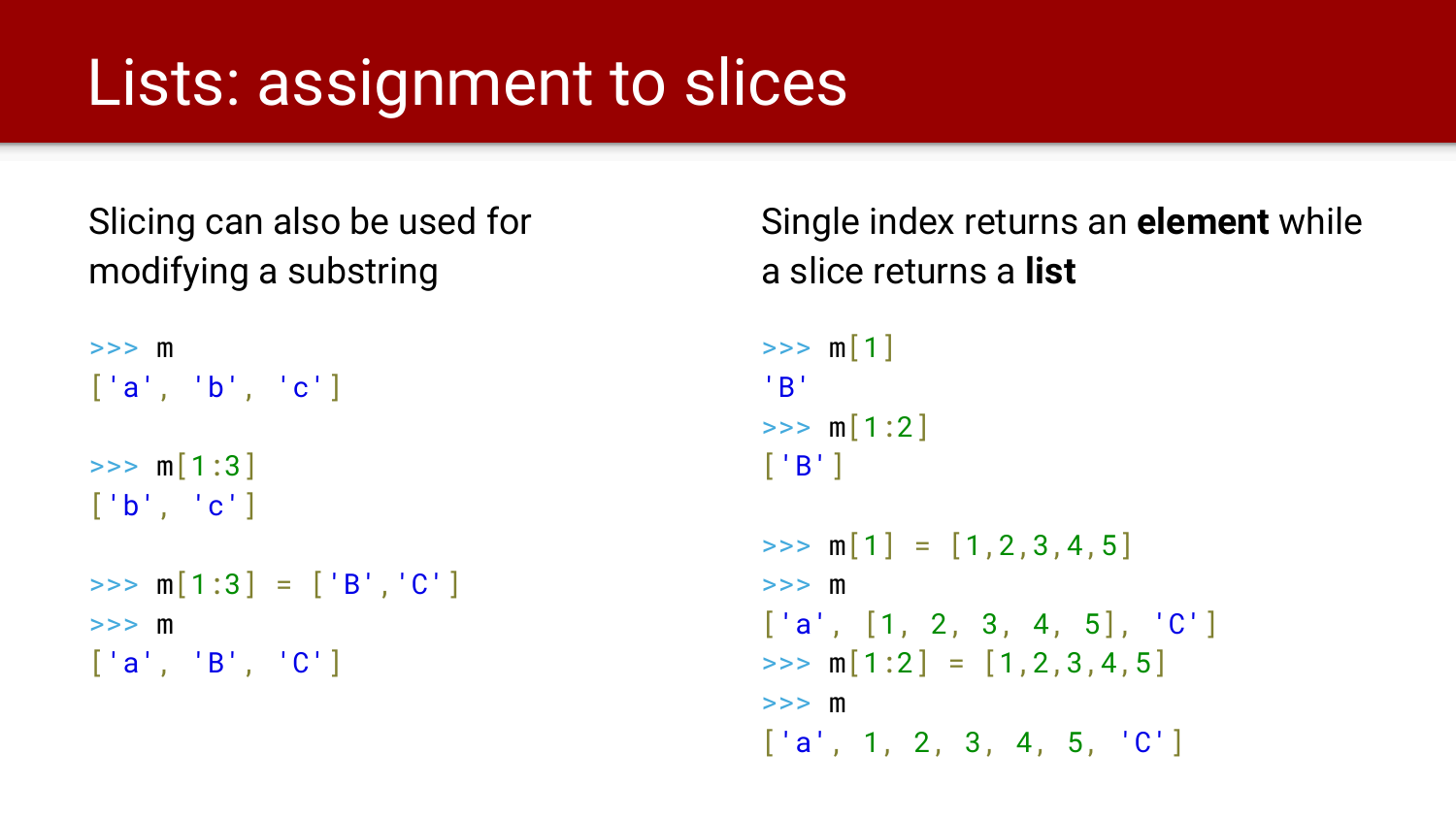### Reference vs. copy

Lists are references, assignment does not copy the list!

**lst2 = lst1** copies the **reference**: any change to lst2 will also affect lst1 and vice-versa

**lst2 = lst1[:]** copies the **list**: any change to lst2 will only affect lst2's copy and vice-versa

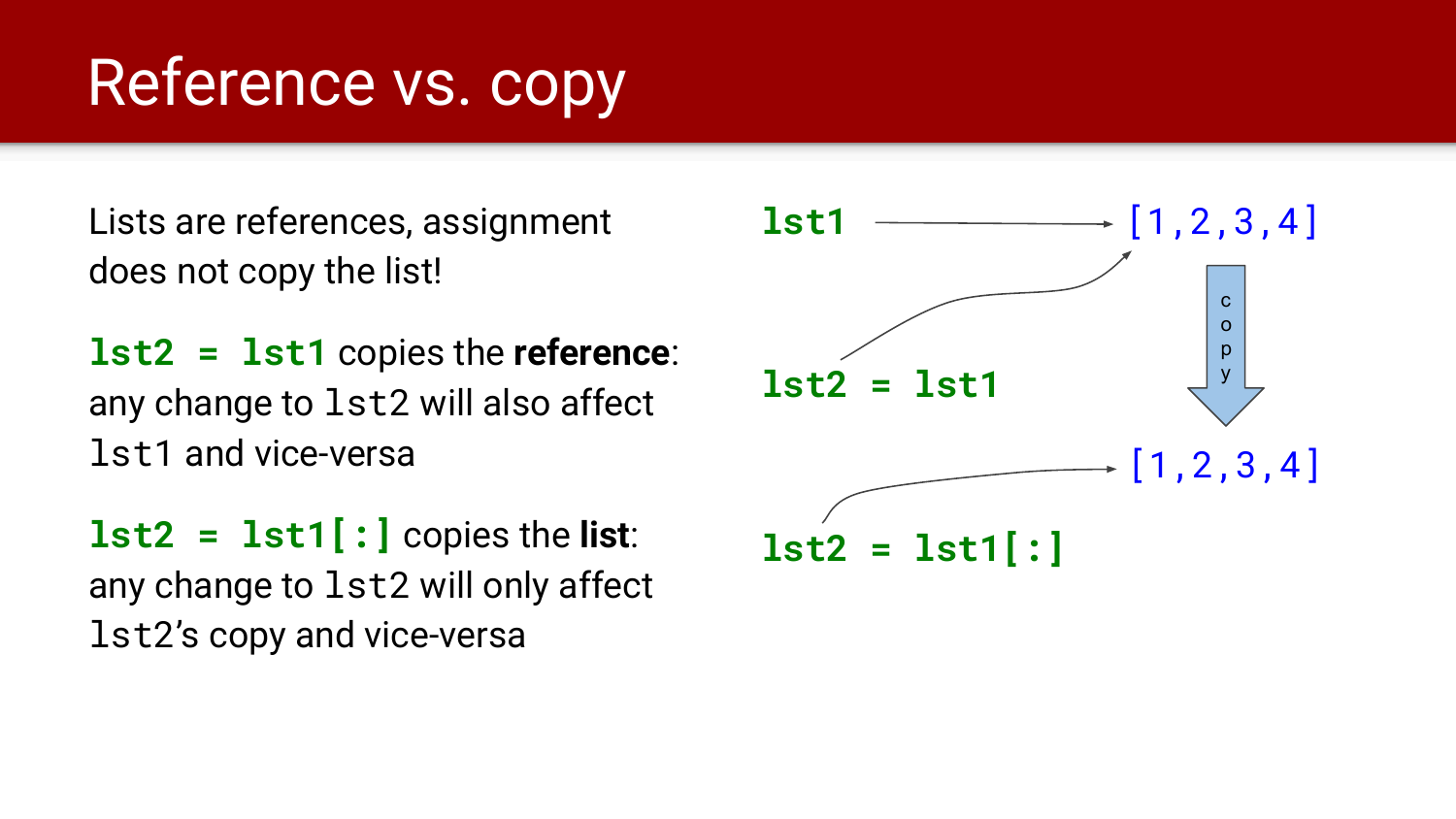#### Exercise 1: Reverse word order

Print the words found in a given string in reverse order

**INPUT**: 'This is a test in which we revert the order of words'

**OUTPUT**: 'words of order the revert we which in test a is This'

Useful links: [split](https://docs.python.org/3/library/stdtypes.html#str.split), [join](https://docs.python.org/3/library/stdtypes.html#str.join)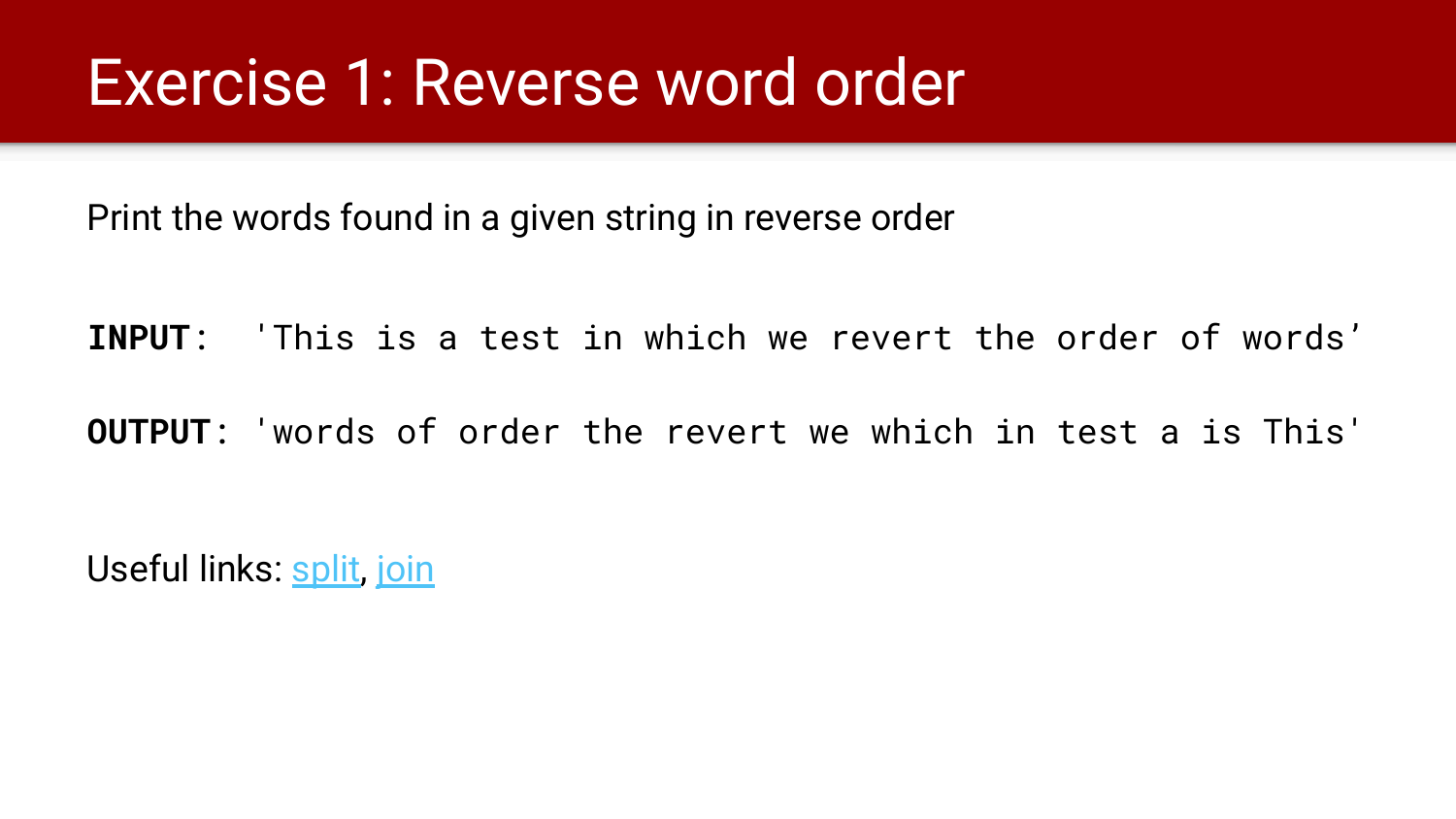### Control flow (indentation matters!)

#### **if-then-else**

 $if a == b$ : **print**('equal') **else**: **print**('different')

#### **for loop**

**for** a **in** R: **print**(a)

#### **while loop**

 $a = 0$ **while** True: **if**  $a\&2 := 0$ :  $a + = 1$ **continue try**: **print**(a, 10/a) **except**: **pass if**  $a == 10$ : **break**  $a + = 1$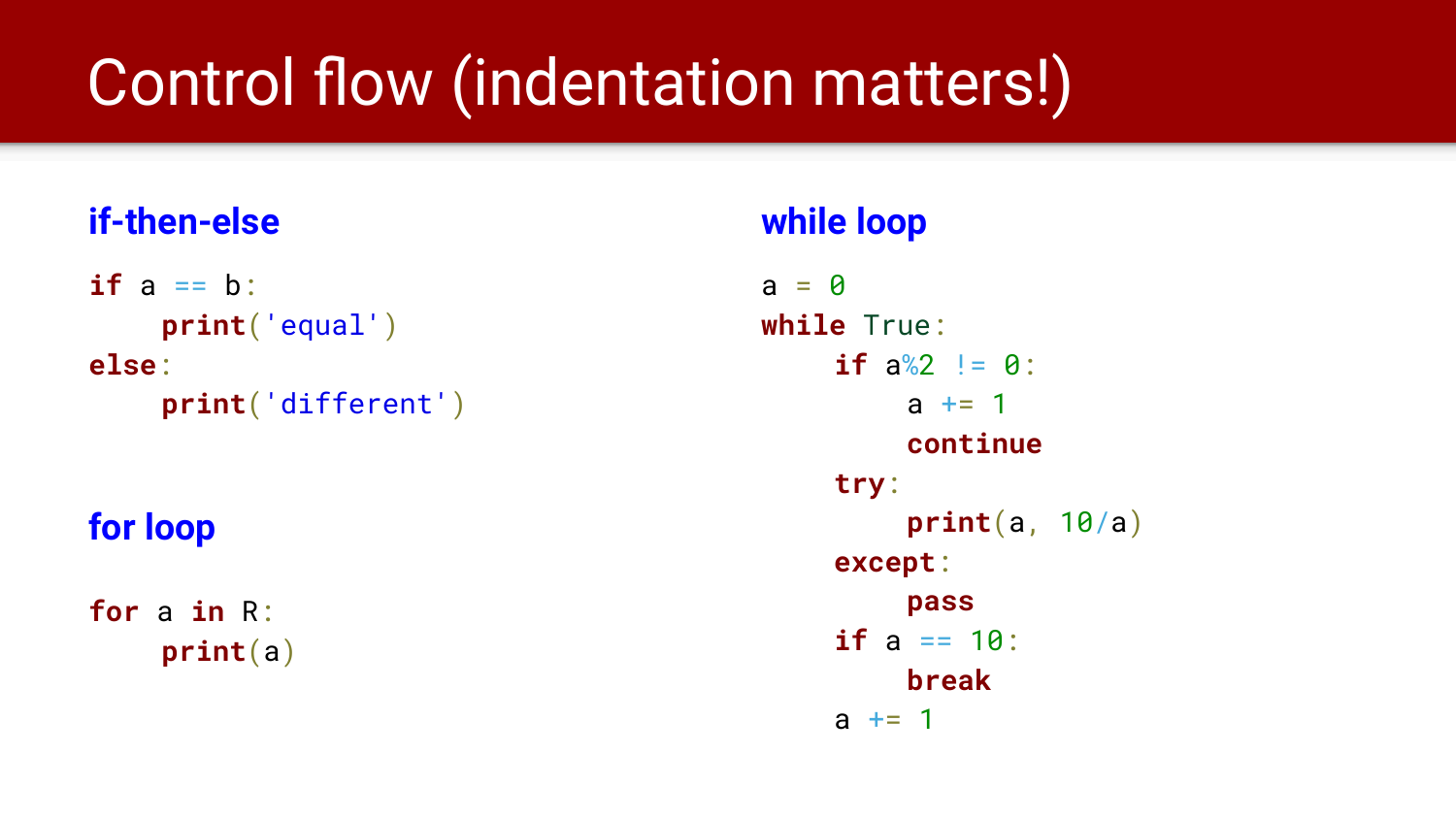### **Functions**

#### **Definition**

**def** sum(x,y): **return** x+y

#### **Keyword arguments**

```
def sum(x=0,y=0):
    return x+y
```
Keyword arguments can have default values

```
\Rightarrow sum()
\boldsymbol{\theta}\Rightarrow sum(1)
1
\gg sum(1,2)
3
\Rightarrow sum(y=3)
3
\Rightarrow sum(y=3, x=1)
4
\Rightarrow sum(1, y=3, x=1)
TypeError: sum() got multiple values
for argument 'x'
```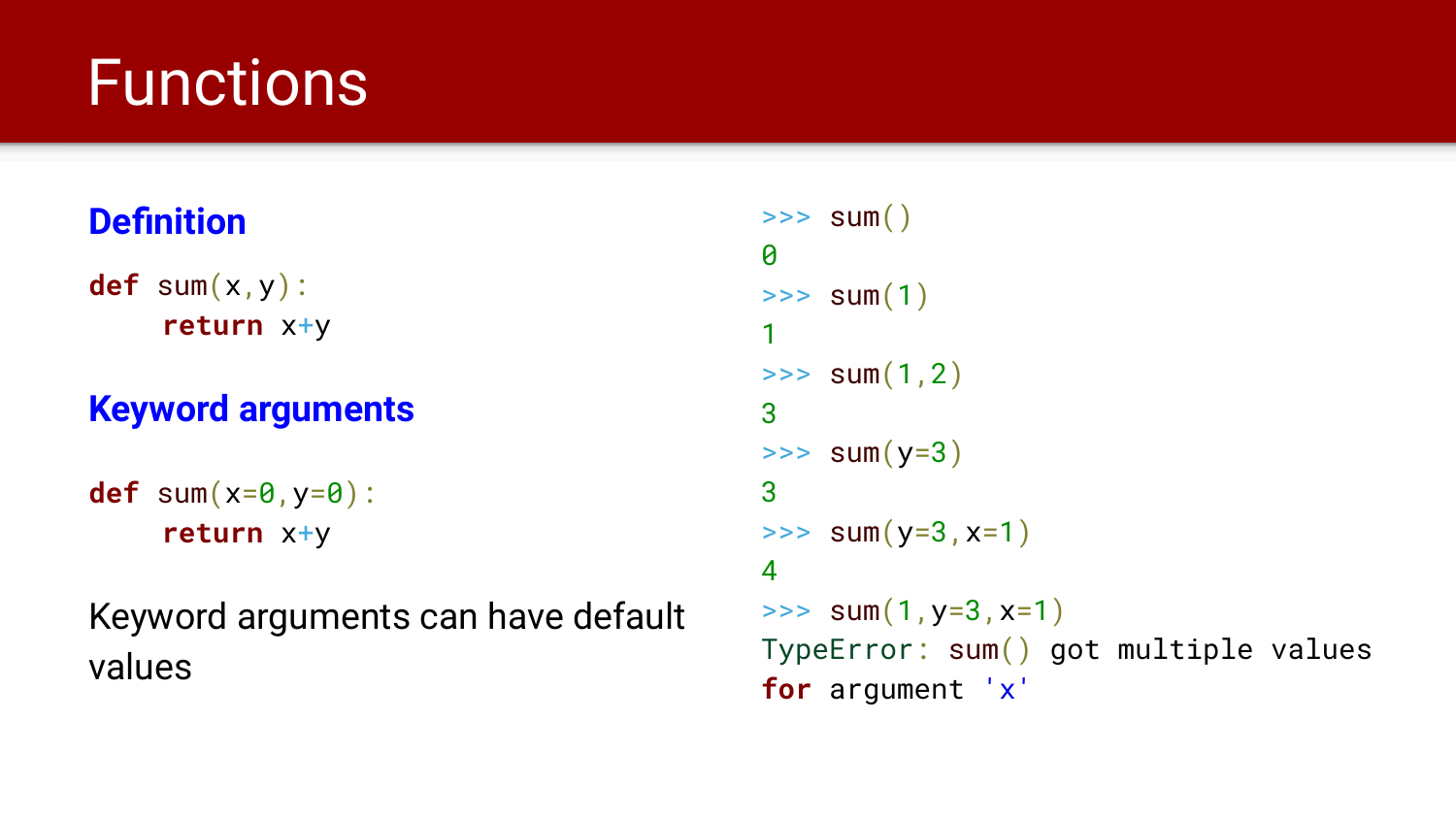## Python programs and modules

**Shebang (hashbang)**: tells how to execute the interpreter: #!/usr/bin/env python3

**Encoding**: tells what encoding to use  $#$   $-*$ - coding: utf-8  $-*$ -

Python executes any code which is not in a function, even when you import it. "Isolate" main as:



**Modules**: sys contains functions related to execution:

import sys

**Example**: sys.argy command line arguments

It is possible to include python programs in other programs and use them as modules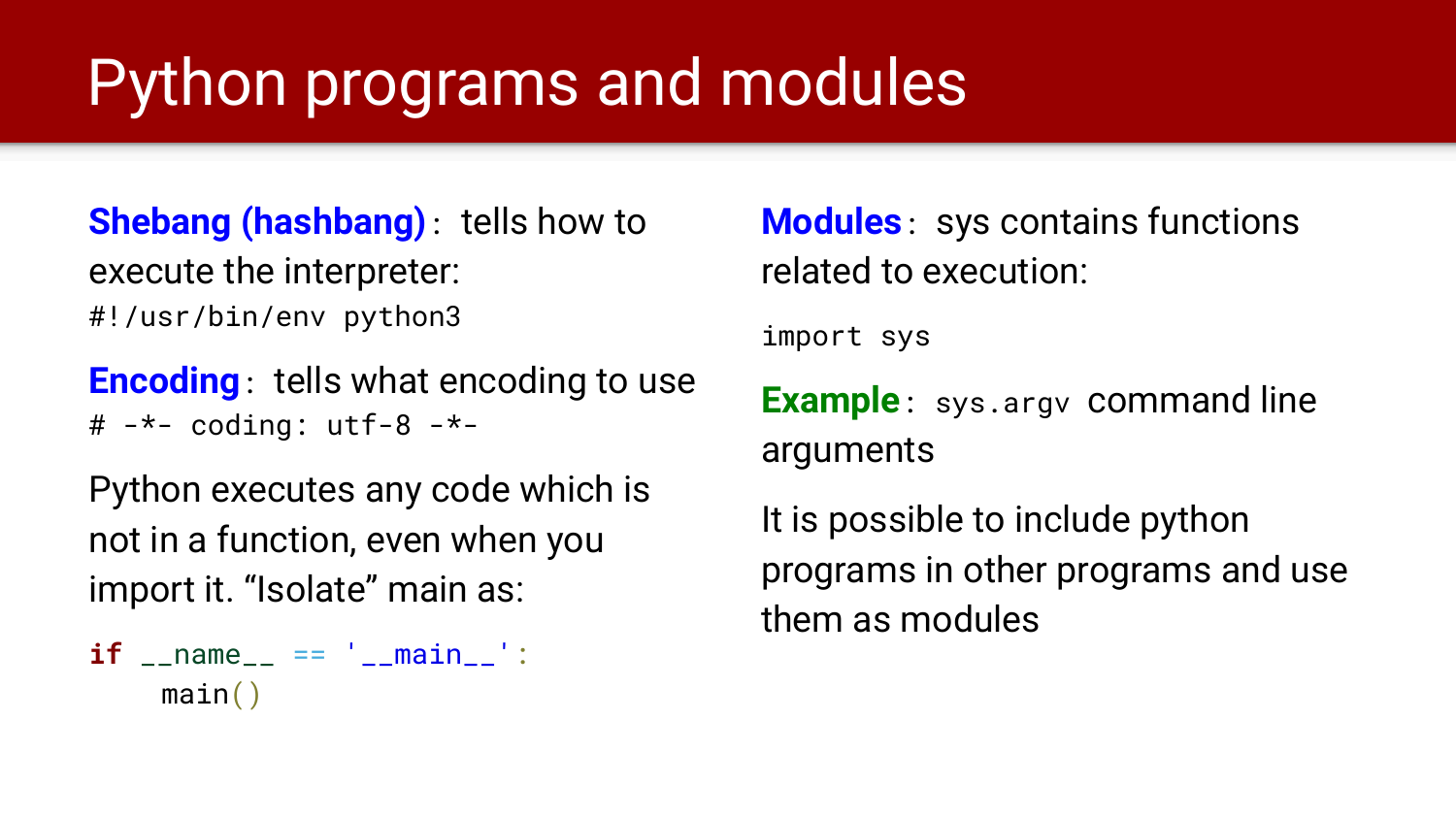### Exercise 2: Caesar cipher

Decrypt a given ciphertext encrypted with Caesar cipher (letters are shifted 3 position ahead in the alphabet)

#### ABCDEFGHIJKLMNOPQRSTUVWXYZ DEFGHIJKLMNOPQRSTUVWXYZABC

Lq fubswrjudskb, d Fdhvdu flskhu, dovr nqrzq dv Fdhvdu'v flskhu, wkh vkliw flskhu, Fdhvdu'v frgh ru Fdhvdu vkliw, lv rqh ri wkh vlpsohvw dqg prvw zlghob nqrzq hqfubswlrq whfkqltxhv. Lw lv d wbsh ri vxevwlwxwlrq flskhu lq zklfk hdfk ohwwhu lq wkh sodlqwhaw lv uhsodfhg eb d ohwwhu vrph ilahg qxpehu ri srvlwlrqv grzq wkh doskdehw. Iru hadpsoh, zlwk d ohiw vkliw ri 3, G zrxog eh uhsodfhg eb D, H zrxog ehfrph E, dqg vr rq. Wkh phwkrg lv qdphg diwhu Mxolxv Fdhvdu, zkr xvhg lw lq klv sulydwh fruuhvsrqghqfh

Useful links: *chr. [ord](https://docs.python.org/3/library/functions.html#ord).* [join](https://docs.python.org/3/library/stdtypes.html#str.join), [string methods](https://docs.python.org/3/library/stdtypes.html#string-methods) (ciphertext: /home/rookie/Python)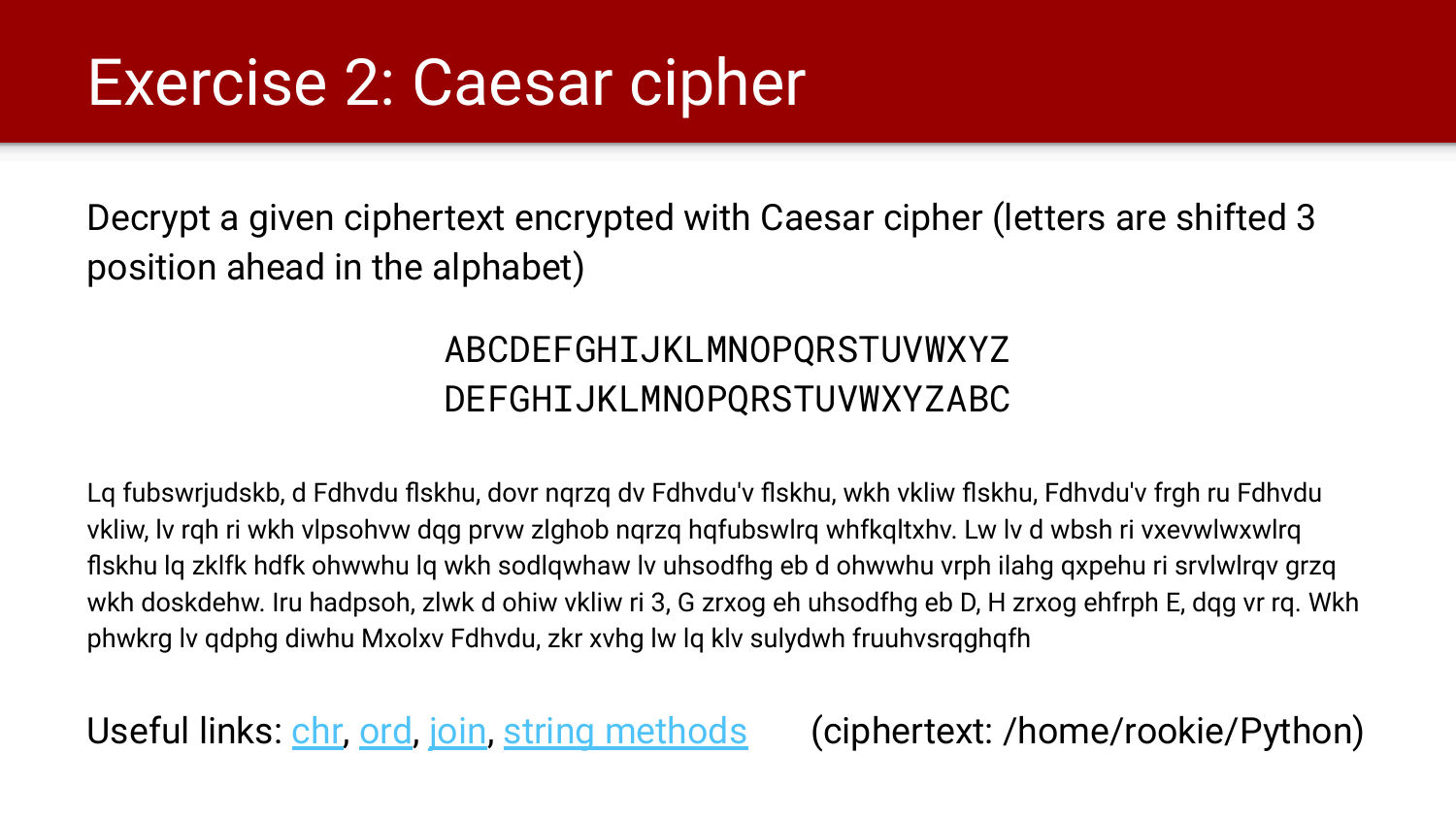### Functional programming

Iterators are objects representing **streams of data**

**next(iterator)**: generates the next element of the stream ⇒ the element is **removed**!

**Note**: iterators generate elements on-the-fly and update the state

**iter(iterable)**: generates an iter-**ator** from any *iter-able*

```
\Rightarrow i = iter([1,2,3])
>>> i
<list_iterator object at 0x7f693...>
\gg next(i)
1
\gg next(i)
\mathcal{P}\gg next(i)
3
\gg next(i)
Traceback (most recent call last):
   File "<stdin>", line 1, in <module>
StopIteration
```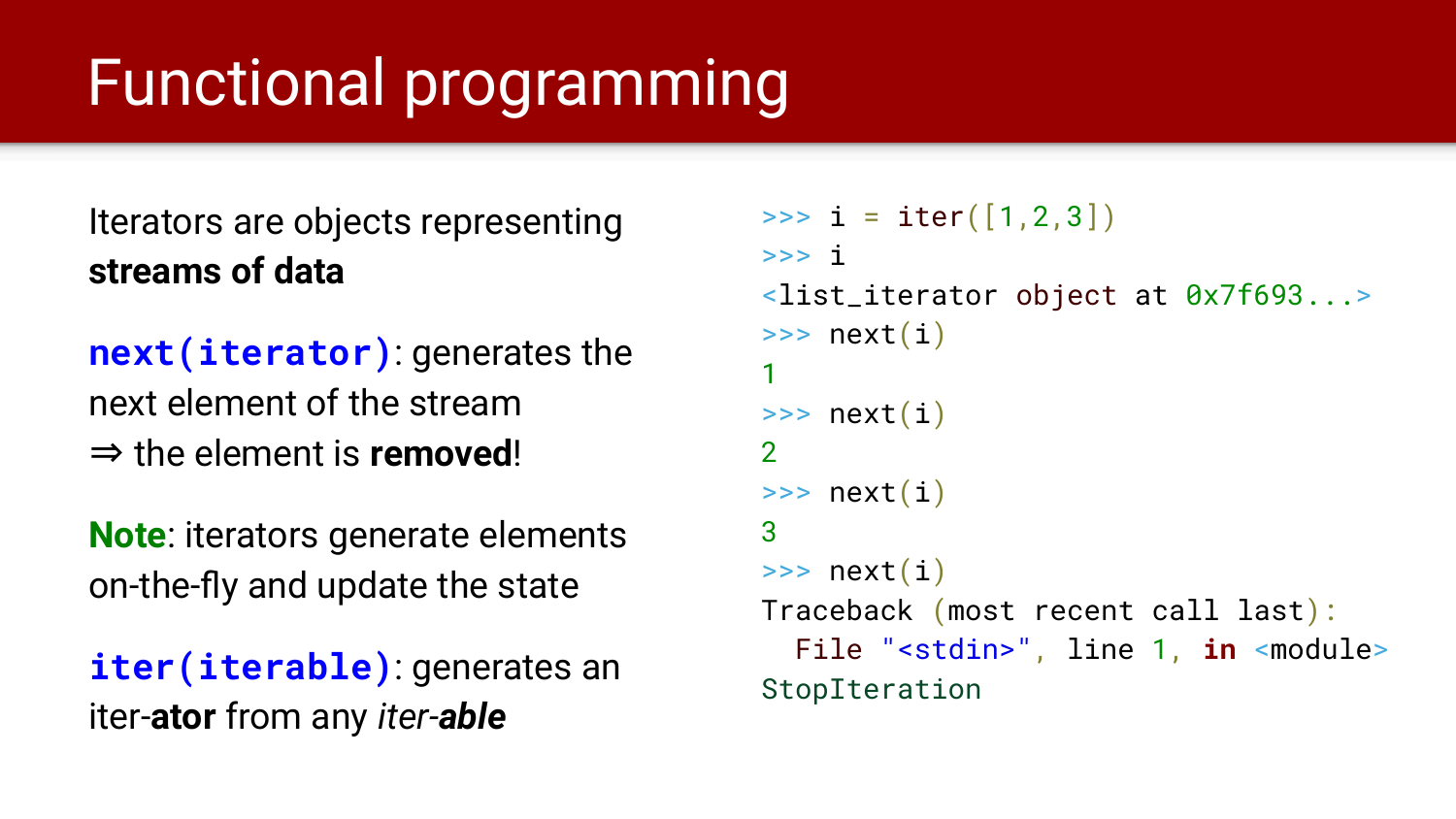### Functional programming

**filter**(f, iterable): returns an iterator such that f(item) is true

**map**(f, iterable): returns iterator of transformed items f(item)

**map**(f, i1, i2, ...): returns iterator of items  $f(e1, e2, ...)$  where e1, e2,... are from i1, i2, …

**range**(n): iterable yielding numbers from 0 to n-1

```
>>> list( filter(lambda x:x%2==0, range(10)) )
[0, 2, 4, 6, 8]
>>> list( map(lambda x,y:x*y, range(10), range(10)) )
[0, 1, 4, 9, 16, 25, 36, 49, 64, 81]>>> list( map(lambda x:x*x, range(10)) )
[0, 1, 4, 9, 16, 25, 36, 49, 64, 81]
```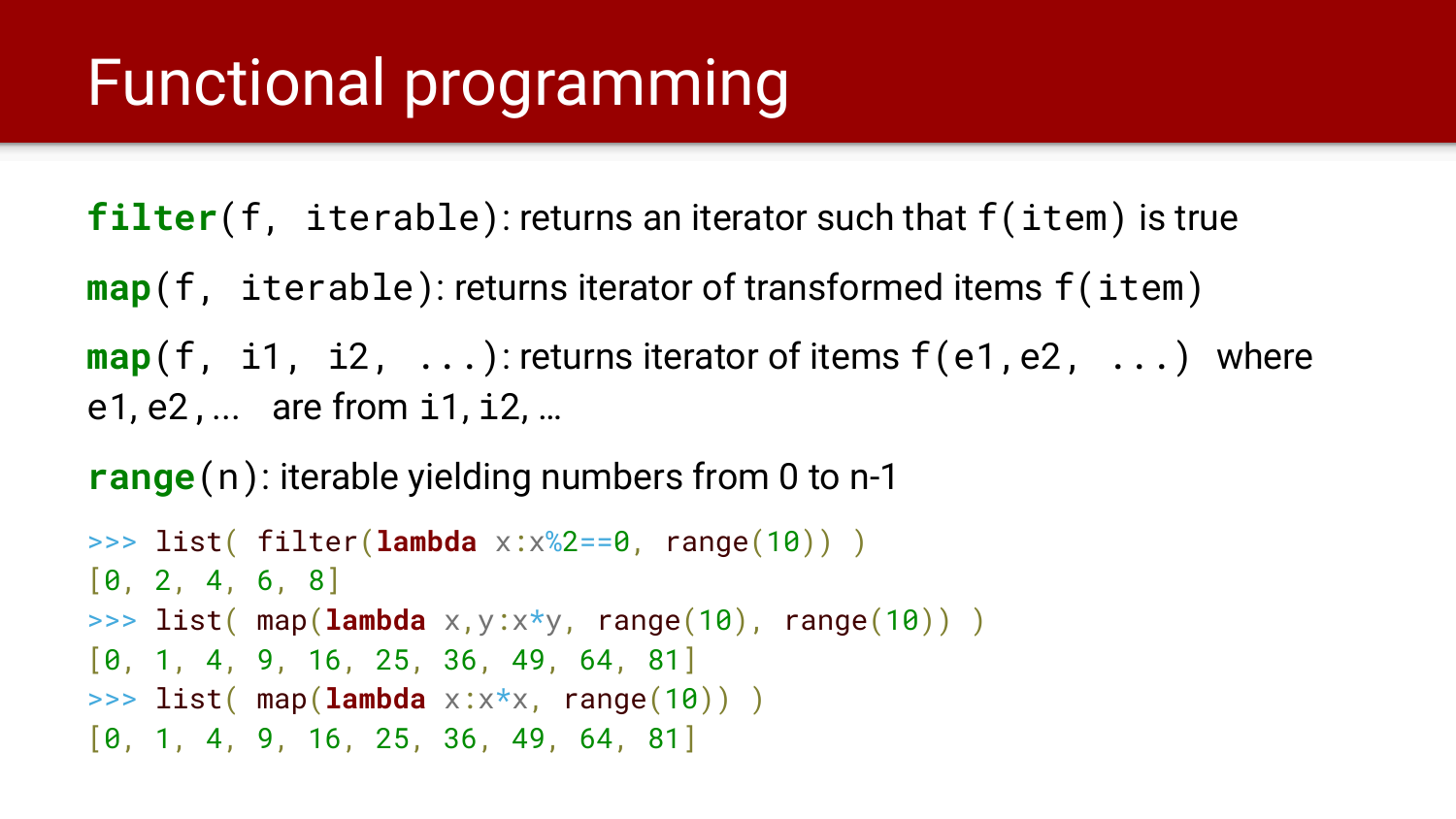### List comprehensions

Create a list using iterables

Can use many **for** and **if** constructs Can be nested

[(x,y,...) **for** x **in** i1 **for** y **in** i2 … ]

**Note**: list is len(i1)\*len(i2)\* … long [(x,y,...) **for** x **in** i1 **if** c1 **for** y **in** i2 **if** c2 … ]

Conditions c1, c2, … should hold

Pairs (even,odd) numbers

 $\Rightarrow$  [ (x,y) **for** x **in** range(4) **if**  $x\sqrt{2}=-0$ ... **for** y **in** range(4) **if**  $y\%2 == 1$  $[(0, 1), (0, 3), (2, 1), (2, 3)]$ 

Nested comprehension:

```
>>> [ x*x for x in
... [ y for y in range(10) if y%2==0 ]
... ]
[0, 4, 16, 36, 64]
```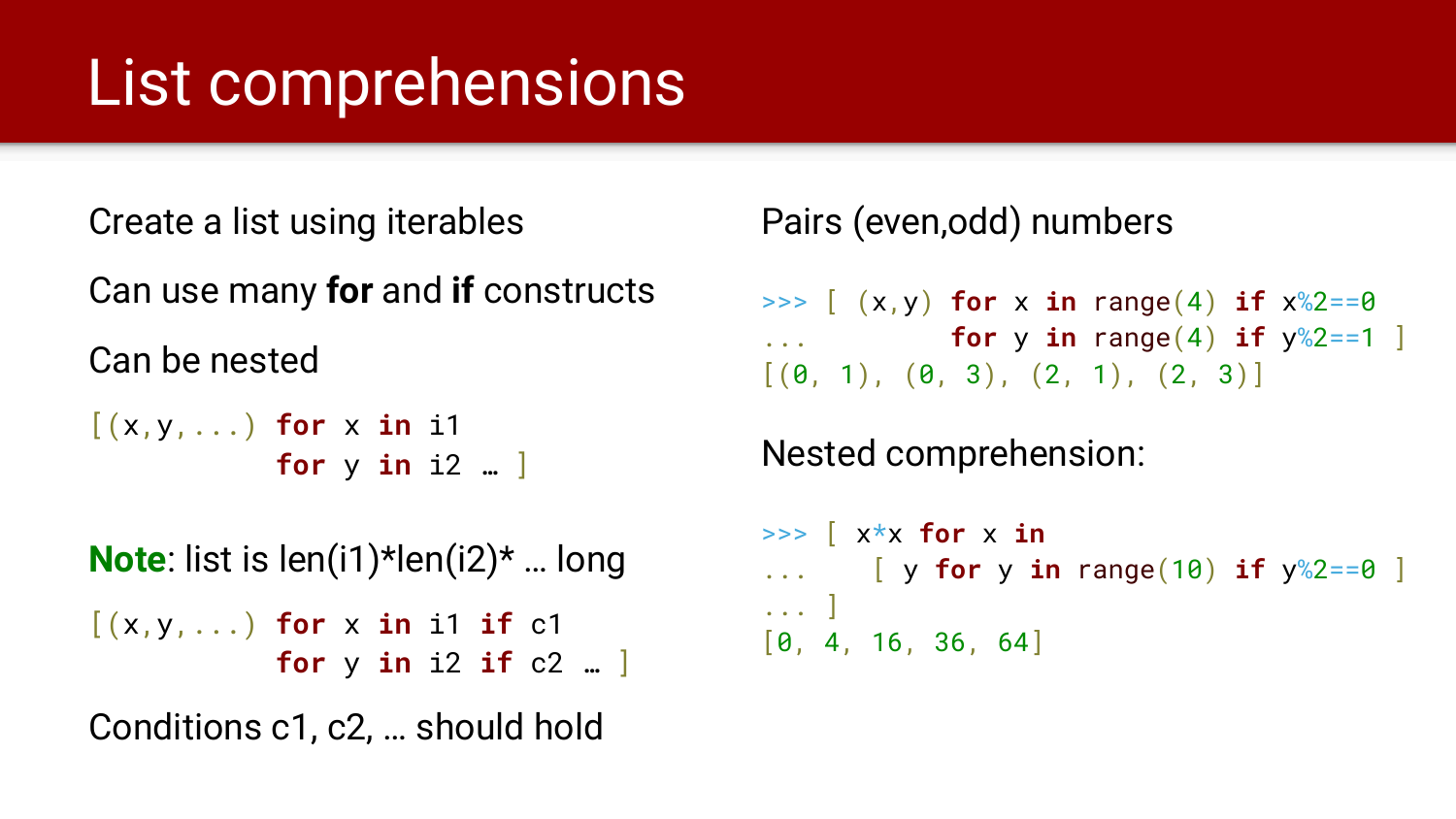### if-then-else in list comprehensions

If you need to use **else** in list comprehensions the **for** should go **after** the conditional:

[ e1 **if** conditional **else** e2 **for** item **in** list ]

```
[ e1 if c1 else
  e2 if c2 else e3 … 
  for item in list ]
```
**Exercise 2:** try to solve exercise 1 using list comprehensions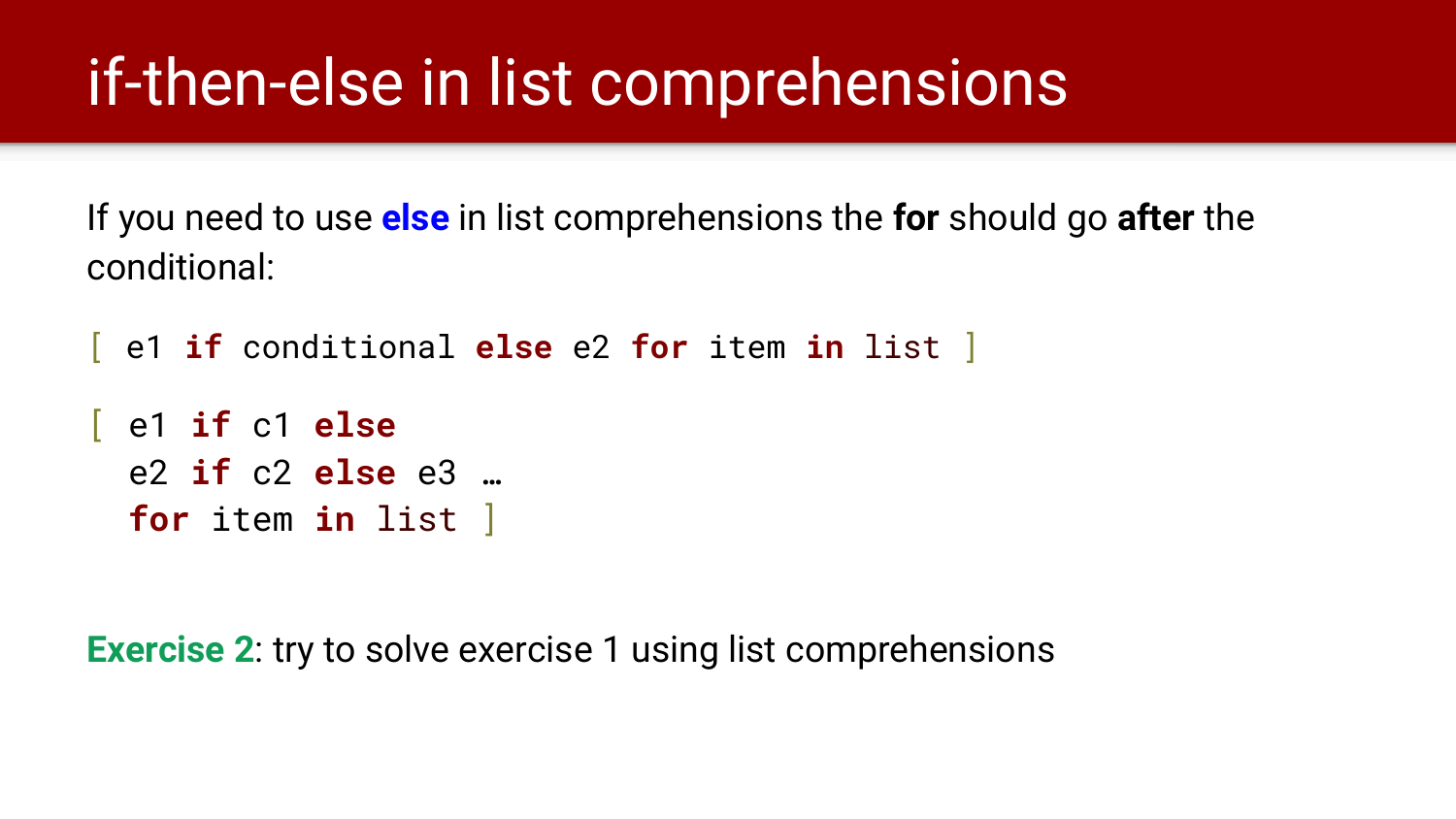### Sets, tuples, dictionaries

**Sets**: unique elements, no ordering

- **in**: membership testing: 1 in {1,2,3}
- **|** : set union {1,2,3}|{4} is {1,2,3,4}

**&**: set intersection {1,2,3}&{3,4} is {3}

**Tuples**: immutable sequences

**packing** :  $x = (1,2,3)$  or  $x = 1,2,3$ 

**unpacking** :  $y$ ,  $z$ ,  $w = x$ 

**singleton**:  $x = (1)$  **empty**:  $x=()$ 

**Dictionaries**: associative arrays indexed by (unique) keys **in**: membership, 'a' in {'a': 2, 'b': 5} **Add element**: d['z'] = 6 **Del element**: del d['z'] d.**keys**(): [view](https://docs.python.org/3/library/stdtypes.html?highlight=keys#dict-views) of d's keys d.**values**(): [view](https://docs.python.org/3/library/stdtypes.html?highlight=keys#dict-views) of d's values d.**items**(): [view](https://docs.python.org/3/library/stdtypes.html?highlight=keys#dict-views) of d's pairs